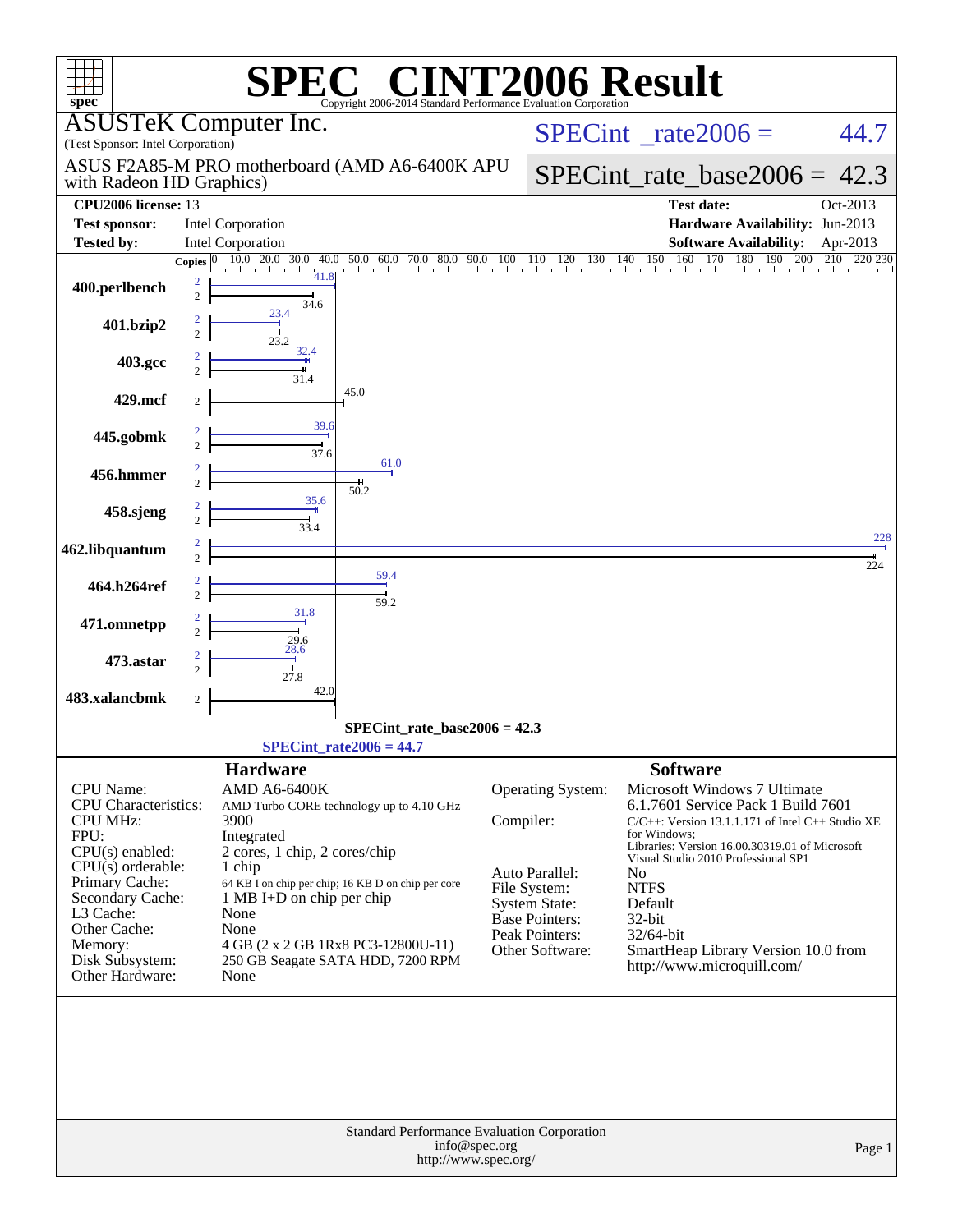

#### ASUSTeK Computer Inc.

(Test Sponsor: Intel Corporation)

with Radeon HD Graphics) ASUS F2A85-M PRO motherboard (AMD A6-6400K APU SPECint rate  $2006 = 44.7$ 

## [SPECint\\_rate\\_base2006 =](http://www.spec.org/auto/cpu2006/Docs/result-fields.html#SPECintratebase2006) 42.3

**[CPU2006 license:](http://www.spec.org/auto/cpu2006/Docs/result-fields.html#CPU2006license)** 13 **[Test date:](http://www.spec.org/auto/cpu2006/Docs/result-fields.html#Testdate)** Oct-2013

**[Test sponsor:](http://www.spec.org/auto/cpu2006/Docs/result-fields.html#Testsponsor)** Intel Corporation **[Hardware Availability:](http://www.spec.org/auto/cpu2006/Docs/result-fields.html#HardwareAvailability)** Jun-2013 **[Tested by:](http://www.spec.org/auto/cpu2006/Docs/result-fields.html#Testedby)** Intel Corporation **[Software Availability:](http://www.spec.org/auto/cpu2006/Docs/result-fields.html#SoftwareAvailability)** Apr-2013

#### **[Results Table](http://www.spec.org/auto/cpu2006/Docs/result-fields.html#ResultsTable)**

|                    | <b>Base</b>   |                |       |                                                                                                        |       |                |       | <b>Peak</b>    |                |              |                |              |                |              |
|--------------------|---------------|----------------|-------|--------------------------------------------------------------------------------------------------------|-------|----------------|-------|----------------|----------------|--------------|----------------|--------------|----------------|--------------|
| <b>Benchmark</b>   | <b>Copies</b> | <b>Seconds</b> | Ratio | <b>Seconds</b>                                                                                         | Ratio | <b>Seconds</b> | Ratio | <b>Copies</b>  | <b>Seconds</b> | <b>Ratio</b> | <b>Seconds</b> | <b>Ratio</b> | <b>Seconds</b> | <b>Ratio</b> |
| 400.perlbench      |               | 562            | 34.8  | 568                                                                                                    | 34.4  | 564            | 34.6  | C              | 468            | 41.8         | 467            | 41.8         | 468            | 41.8         |
| 401.bzip2          |               | 829            | 23.2  | 828                                                                                                    | 23.4  | 833            | 23.2  | $\overline{2}$ | 822            | 23.4         | 837            | 23.0         | 821            | 23.4         |
| $403.\mathrm{gcc}$ |               | 520            | 31.0  | 514                                                                                                    | 31.4  | 508            | 31.8  |                | <u>497</u>     | 32.4         | 483            | 33.4         | 507            | 31.8         |
| $429$ .mcf         |               | 405            | 45.0  | 409                                                                                                    | 44.6  | 405            | 45.0  | $\overline{2}$ | 405            | 45.0         | 409            | 44.6         | 405            | 45.0         |
| $445$ .gobm $k$    | $\bigcap$     | 561            | 37.4  | 559                                                                                                    | 37.6  | 558            | 37.6  | $\overline{2}$ | 531            | 39.6         | 530            | 39.6         | 529            | 39.6         |
| 456.hmmer          |               | 364            | 51.4  | 373                                                                                                    | 50.0  | 372            | 50.2  | n              | 306            | 61.0         | 306            | 61.0         | 305            | 61.2         |
| $458$ .sjeng       |               | 726            | 33.4  | 727                                                                                                    | 33.4  | 722            | 33.4  | $\overline{2}$ | 684            | 35.4         | 681            | 35.6         | 671            | 36.0         |
| 462.libquantum     |               | 185            | 224   | 186                                                                                                    | 223   | 185            | 224   | ⌒              | 182            | 228          | 182            | 228          | 182            | 227          |
| 464.h264ref        |               | 747            | 59.2  | 751                                                                                                    | 59.0  | 747            | 59.2  | ⌒              | 745            | 59.4         | 745            | 59.4         | 745            | 59.4         |
|                    |               | 423            | 29.6  | 423                                                                                                    | 29.6  | 423            | 29.6  | $\overline{2}$ | <u>392</u>     | 31.8         | 392            | 31.8         | 394            | 31.8         |
| 473.astar          |               | 504            | 27.8  | 506                                                                                                    | 27.8  | 505            | 27.8  | $\overline{2}$ | 491            | 28.6         | 491            | 28.6         | 492            | 28.6         |
| 483.xalancbmk      |               | 329            | 42.0  | 329                                                                                                    | 42.0  | 329            | 42.0  | n              | 329            | 42.0         | 329            | 42.0         | 329            | 42.0         |
| 471.omnetpp        |               |                |       | Decute ennear in the order in which they were run. Pold underlined text indicates a median measurement |       |                |       |                |                |              |                |              |                |              |

Results appear in the [order in which they were run.](http://www.spec.org/auto/cpu2006/Docs/result-fields.html#RunOrder) Bold underlined text [indicates a median measurement.](http://www.spec.org/auto/cpu2006/Docs/result-fields.html#Median)

#### **[Compiler Invocation Notes](http://www.spec.org/auto/cpu2006/Docs/result-fields.html#CompilerInvocationNotes)**

 To compile these binaries, the Intel Compiler 13.1 was set up to generate 32-bit binaries with the command: "ipsxe-comp-vars.bat ia32 vs2010" (shortcut provided in the Intel(r) Parallel Studio XE 2013 program folder)

#### **[Submit Notes](http://www.spec.org/auto/cpu2006/Docs/result-fields.html#SubmitNotes)**

 Processes were bound to specific processors using the start command with the /affinity switch. The config file option 'submit' was used to generate the affinity mask for each process.

#### **[Platform Notes](http://www.spec.org/auto/cpu2006/Docs/result-fields.html#PlatformNotes)**

 Sysinfo program C:\SPEC13.1/Docs/sysinfo \$Rev: 6775 \$ \$Date:: 2011-08-16 #\$ \8787f7622badcf24e01c368b1db4377c running on Clt3085A9AEE4F6 Tue Oct 8 10:48:27 2013

 This section contains SUT (System Under Test) info as seen by some common utilities. To remove or add to this section, see: <http://www.spec.org/cpu2006/Docs/config.html#sysinfo>

 Trying 'systeminfo' OS Name : Microsoft Windows 7 Ultimate<br>OS Version : 6.1.7601 Service Pack 1 Buile : 6.1.7601 Service Pack 1 Build 7601 System Manufacturer: System manufacturer System Model : System Product Name Processor(s) : 1 Processor(s) Installed. Continued on next page

> Standard Performance Evaluation Corporation [info@spec.org](mailto:info@spec.org) <http://www.spec.org/>

Page 2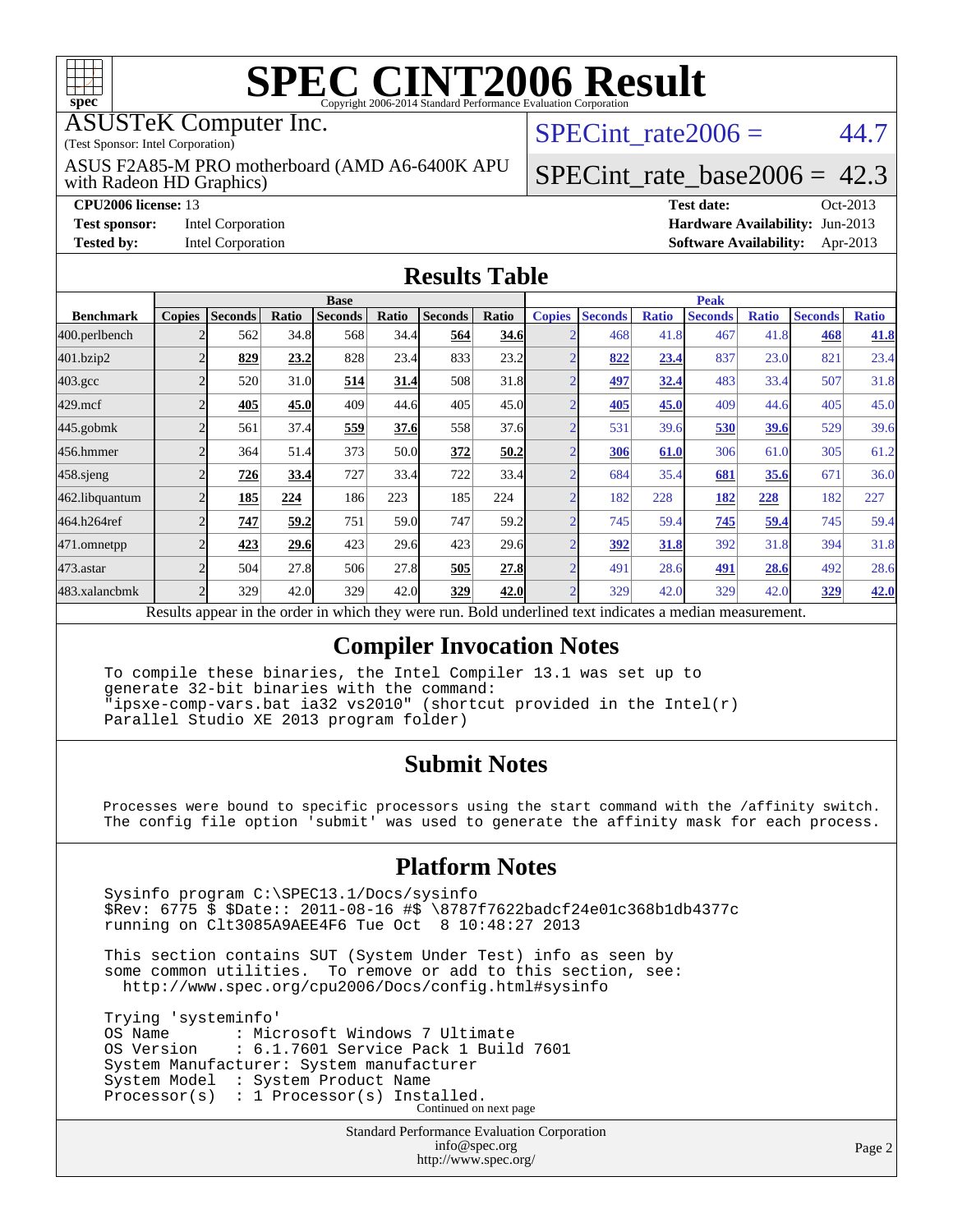

ASUSTeK Computer Inc.

(Test Sponsor: Intel Corporation)

with Radeon HD Graphics) ASUS F2A85-M PRO motherboard (AMD A6-6400K APU SPECint rate $2006 = 44.7$ 

[SPECint\\_rate\\_base2006 =](http://www.spec.org/auto/cpu2006/Docs/result-fields.html#SPECintratebase2006) 42.3

**[Test sponsor:](http://www.spec.org/auto/cpu2006/Docs/result-fields.html#Testsponsor)** Intel Corporation **[Hardware Availability:](http://www.spec.org/auto/cpu2006/Docs/result-fields.html#HardwareAvailability)** Jun-2013

**[CPU2006 license:](http://www.spec.org/auto/cpu2006/Docs/result-fields.html#CPU2006license)** 13 **[Test date:](http://www.spec.org/auto/cpu2006/Docs/result-fields.html#Testdate)** Oct-2013 **[Tested by:](http://www.spec.org/auto/cpu2006/Docs/result-fields.html#Testedby)** Intel Corporation **[Software Availability:](http://www.spec.org/auto/cpu2006/Docs/result-fields.html#SoftwareAvailability)** Apr-2013

#### **[Platform Notes \(Continued\)](http://www.spec.org/auto/cpu2006/Docs/result-fields.html#PlatformNotes)**

 [01]: AMD64 Family 21 Model 19 Stepping 1 AuthenticAMD ~3900 Mhz BIOS Version : American Megatrends Inc. 6105, 5/8/2013 Total Physical Memory: 3,111 MB

 Trying 'wmic cpu get /value' DeviceID L2CacheSize : 1024<br>L3CacheSize : 0  $L3$ Cache $Size$  MaxClockSpeed : 3900 Name : AMD A6-6400K APU with Radeon(tm) HD Graphics NumberOfCores : 1 NumberOfLogicalProcessors: 2

(End of data from sysinfo program)

#### **[Component Notes](http://www.spec.org/auto/cpu2006/Docs/result-fields.html#ComponentNotes)**

 Tested systems can be used with Shin-G ATX case, PC Power and Cooling 1200W power supply Micron MT8JTF25664AZ-1G6 Series Memory DIMMs

#### **[General Notes](http://www.spec.org/auto/cpu2006/Docs/result-fields.html#GeneralNotes)**

 Binaries compiled on a system with 1x Intel Core i7-860 CPU + 8GB memory using Windows 7 Enterprise 64-bit

## **[Base Compiler Invocation](http://www.spec.org/auto/cpu2006/Docs/result-fields.html#BaseCompilerInvocation)**

[C benchmarks](http://www.spec.org/auto/cpu2006/Docs/result-fields.html#Cbenchmarks): [icl -Qvc10](http://www.spec.org/cpu2006/results/res2014q3/cpu2006-20140630-30092.flags.html#user_CCbase_intel_icc_vc10_9607f3ecbcdf68042245f068e51b40c1) [-Qstd=c99](http://www.spec.org/cpu2006/results/res2014q3/cpu2006-20140630-30092.flags.html#user_CCbase_intel_compiler_c99_mode_1a3d110e3041b3ad4466830521bdad2a)

[C++ benchmarks:](http://www.spec.org/auto/cpu2006/Docs/result-fields.html#CXXbenchmarks) [icl -Qvc10](http://www.spec.org/cpu2006/results/res2014q3/cpu2006-20140630-30092.flags.html#user_CXXbase_intel_icc_vc10_9607f3ecbcdf68042245f068e51b40c1)

### **[Base Portability Flags](http://www.spec.org/auto/cpu2006/Docs/result-fields.html#BasePortabilityFlags)**

 403.gcc: [-DSPEC\\_CPU\\_WIN32](http://www.spec.org/cpu2006/results/res2014q3/cpu2006-20140630-30092.flags.html#b403.gcc_baseCPORTABILITY_DSPEC_CPU_WIN32) 464.h264ref: [-DWIN32](http://www.spec.org/cpu2006/results/res2014q3/cpu2006-20140630-30092.flags.html#b464.h264ref_baseCPORTABILITY_DWIN32) [-DSPEC\\_CPU\\_NO\\_INTTYPES](http://www.spec.org/cpu2006/results/res2014q3/cpu2006-20140630-30092.flags.html#b464.h264ref_baseCPORTABILITY_DSPEC_CPU_NO_INTTYPES) 483.xalancbmk: [-Qoption,cpp,--no\\_wchar\\_t\\_keyword](http://www.spec.org/cpu2006/results/res2014q3/cpu2006-20140630-30092.flags.html#user_baseCXXPORTABILITY483_xalancbmk_f-no_wchar_t_keyword_ec0ad4495a16b4e858bfcb29d949d25d)

# **[Base Optimization Flags](http://www.spec.org/auto/cpu2006/Docs/result-fields.html#BaseOptimizationFlags)**

[C benchmarks](http://www.spec.org/auto/cpu2006/Docs/result-fields.html#Cbenchmarks):

[/arch:AVX](http://www.spec.org/cpu2006/results/res2014q3/cpu2006-20140630-30092.flags.html#user_CCbase_f-archAVX_e8ab52e15dc7c67e0682fc680b79ed94) [-Qipo](http://www.spec.org/cpu2006/results/res2014q3/cpu2006-20140630-30092.flags.html#user_CCbase_f-Qipo) [-O3](http://www.spec.org/cpu2006/results/res2014q3/cpu2006-20140630-30092.flags.html#user_CCbase_f-O3) [-Qprec-div-](http://www.spec.org/cpu2006/results/res2014q3/cpu2006-20140630-30092.flags.html#user_CCbase_f-Qprec-div-) [-Qopt-prefetch](http://www.spec.org/cpu2006/results/res2014q3/cpu2006-20140630-30092.flags.html#user_CCbase_f-Qprefetch_37c211608666b9dff9380561f602f0a8) [/F512000000](http://www.spec.org/cpu2006/results/res2014q3/cpu2006-20140630-30092.flags.html#user_CCbase_set_stack_space_98438a10eb60aa5f35f4c79d9b9b27b1)

Continued on next page

Standard Performance Evaluation Corporation [info@spec.org](mailto:info@spec.org) <http://www.spec.org/>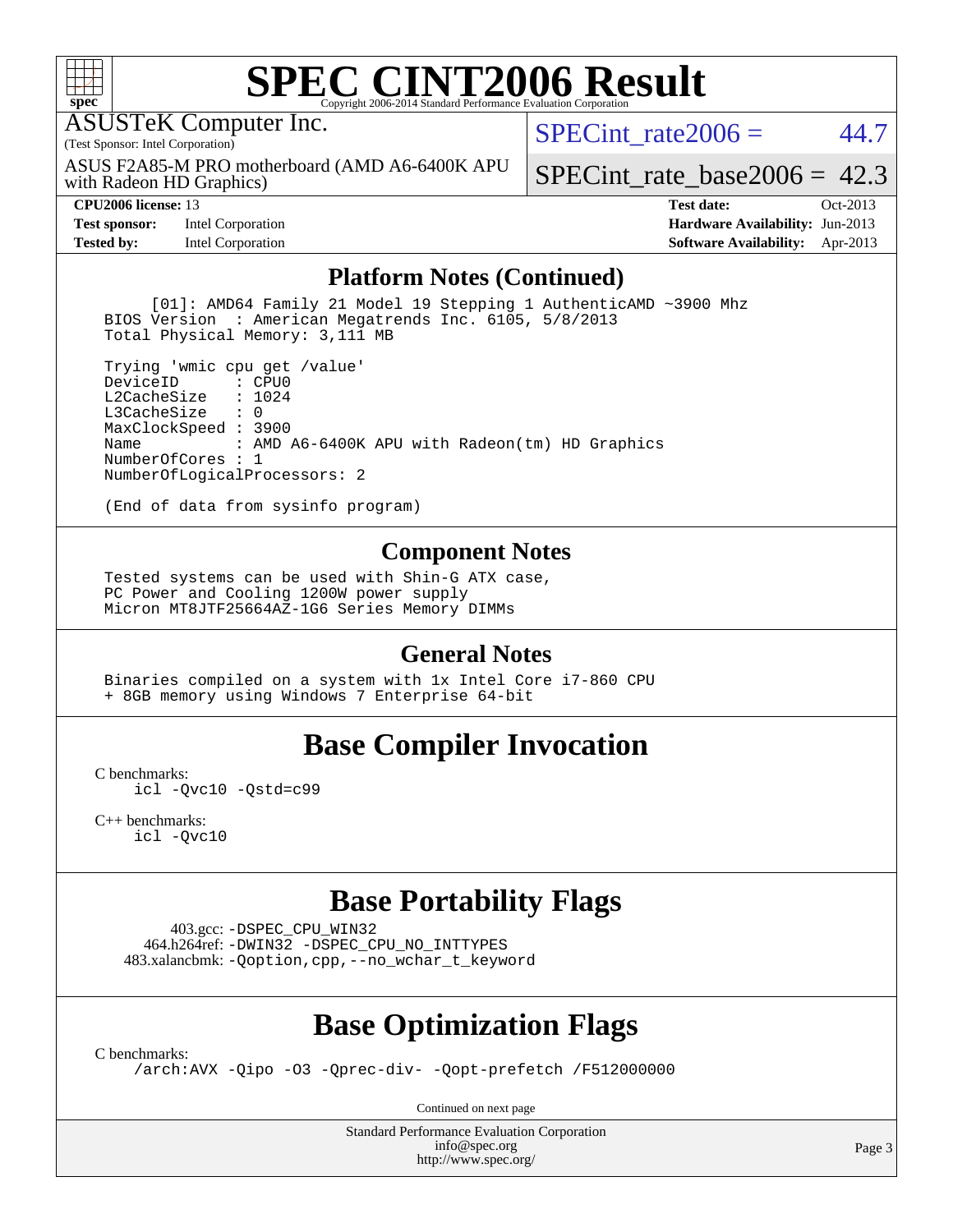

ASUSTeK Computer Inc.

(Test Sponsor: Intel Corporation)

with Radeon HD Graphics) ASUS F2A85-M PRO motherboard (AMD A6-6400K APU SPECint rate $2006 = 44.7$ 

[SPECint\\_rate\\_base2006 =](http://www.spec.org/auto/cpu2006/Docs/result-fields.html#SPECintratebase2006) 42.3

**[Test sponsor:](http://www.spec.org/auto/cpu2006/Docs/result-fields.html#Testsponsor)** Intel Corporation **[Hardware Availability:](http://www.spec.org/auto/cpu2006/Docs/result-fields.html#HardwareAvailability)** Jun-2013

**[CPU2006 license:](http://www.spec.org/auto/cpu2006/Docs/result-fields.html#CPU2006license)** 13 **[Test date:](http://www.spec.org/auto/cpu2006/Docs/result-fields.html#Testdate)** Oct-2013 **[Tested by:](http://www.spec.org/auto/cpu2006/Docs/result-fields.html#Testedby)** Intel Corporation **[Software Availability:](http://www.spec.org/auto/cpu2006/Docs/result-fields.html#SoftwareAvailability)** Apr-2013

# **[Base Optimization Flags \(Continued\)](http://www.spec.org/auto/cpu2006/Docs/result-fields.html#BaseOptimizationFlags)**

[C++ benchmarks:](http://www.spec.org/auto/cpu2006/Docs/result-fields.html#CXXbenchmarks)

[/arch:AVX](http://www.spec.org/cpu2006/results/res2014q3/cpu2006-20140630-30092.flags.html#user_CXXbase_f-archAVX_e8ab52e15dc7c67e0682fc680b79ed94) [-Qipo](http://www.spec.org/cpu2006/results/res2014q3/cpu2006-20140630-30092.flags.html#user_CXXbase_f-Qipo) [-O3](http://www.spec.org/cpu2006/results/res2014q3/cpu2006-20140630-30092.flags.html#user_CXXbase_f-O3) [-Qprec-div-](http://www.spec.org/cpu2006/results/res2014q3/cpu2006-20140630-30092.flags.html#user_CXXbase_f-Qprec-div-) [-Qopt-prefetch](http://www.spec.org/cpu2006/results/res2014q3/cpu2006-20140630-30092.flags.html#user_CXXbase_f-Qprefetch_37c211608666b9dff9380561f602f0a8) [-Qcxx-features](http://www.spec.org/cpu2006/results/res2014q3/cpu2006-20140630-30092.flags.html#user_CXXbase_f-Qcxx_features_dbf36c8a6dba956e22f1645e4dcd4d98) [/F512000000](http://www.spec.org/cpu2006/results/res2014q3/cpu2006-20140630-30092.flags.html#user_CXXbase_set_stack_space_98438a10eb60aa5f35f4c79d9b9b27b1) [shlW32M.lib](http://www.spec.org/cpu2006/results/res2014q3/cpu2006-20140630-30092.flags.html#user_CXXbase_SmartHeap32_d106338dfda1a055705c9b519e07f096)

## **[Base Other Flags](http://www.spec.org/auto/cpu2006/Docs/result-fields.html#BaseOtherFlags)**

[C benchmarks](http://www.spec.org/auto/cpu2006/Docs/result-fields.html#Cbenchmarks):

403.gcc: [-Dalloca=\\_alloca](http://www.spec.org/cpu2006/results/res2014q3/cpu2006-20140630-30092.flags.html#b403.gcc_baseEXTRA_CFLAGS_Dalloca_be3056838c12de2578596ca5467af7f3)

# **[Peak Compiler Invocation](http://www.spec.org/auto/cpu2006/Docs/result-fields.html#PeakCompilerInvocation)**

[C benchmarks \(except as noted below\)](http://www.spec.org/auto/cpu2006/Docs/result-fields.html#Cbenchmarksexceptasnotedbelow):

[icl -Qvc10](http://www.spec.org/cpu2006/results/res2014q3/cpu2006-20140630-30092.flags.html#user_CCpeak_intel_icc_vc10_9607f3ecbcdf68042245f068e51b40c1) [-Qstd=c99](http://www.spec.org/cpu2006/results/res2014q3/cpu2006-20140630-30092.flags.html#user_CCpeak_intel_compiler_c99_mode_1a3d110e3041b3ad4466830521bdad2a)

456.hmmer: [C:\Program Files \(x86\)\Intel\Composer XE 2013.171/bin/intel64/icl.exe](http://www.spec.org/cpu2006/results/res2014q3/cpu2006-20140630-30092.flags.html#user_peakCCLD456_hmmer_intel_icc_64bit_a47adb23ffeeb40a4c72a454746f326c)

458.sjeng: [C:\Program Files \(x86\)\Intel\Composer XE 2013.171/bin/intel64/icl.exe](http://www.spec.org/cpu2006/results/res2014q3/cpu2006-20140630-30092.flags.html#user_peakCCLD458_sjeng_intel_icc_64bit_a47adb23ffeeb40a4c72a454746f326c)

 462.libquantum: [C:\Program Files \(x86\)\Intel\Composer XE 2013.171/bin/intel64/icl.exe](http://www.spec.org/cpu2006/results/res2014q3/cpu2006-20140630-30092.flags.html#user_peakCCLD462_libquantum_intel_icc_64bit_a47adb23ffeeb40a4c72a454746f326c) [-Qstd=c99](http://www.spec.org/cpu2006/results/res2014q3/cpu2006-20140630-30092.flags.html#user_peakCCLD462_libquantum_intel_compiler_c99_mode_1a3d110e3041b3ad4466830521bdad2a)

[C++ benchmarks \(except as noted below\):](http://www.spec.org/auto/cpu2006/Docs/result-fields.html#CXXbenchmarksexceptasnotedbelow) [icl -Qvc10](http://www.spec.org/cpu2006/results/res2014q3/cpu2006-20140630-30092.flags.html#user_CXXpeak_intel_icc_vc10_9607f3ecbcdf68042245f068e51b40c1)

473.astar: [C:\Program Files \(x86\)\Intel\Composer XE 2013.171/bin/intel64/icl.exe](http://www.spec.org/cpu2006/results/res2014q3/cpu2006-20140630-30092.flags.html#user_peakCXXLD473_astar_intel_icc_64bit_a47adb23ffeeb40a4c72a454746f326c)

## **[Peak Portability Flags](http://www.spec.org/auto/cpu2006/Docs/result-fields.html#PeakPortabilityFlags)**

 403.gcc: [-DSPEC\\_CPU\\_WIN32](http://www.spec.org/cpu2006/results/res2014q3/cpu2006-20140630-30092.flags.html#b403.gcc_peakCPORTABILITY_DSPEC_CPU_WIN32) 456.hmmer: [-DSPEC\\_CPU\\_P64](http://www.spec.org/cpu2006/results/res2014q3/cpu2006-20140630-30092.flags.html#suite_peakPORTABILITY456_hmmer_DSPEC_CPU_P64) 458.sjeng: [-DSPEC\\_CPU\\_P64](http://www.spec.org/cpu2006/results/res2014q3/cpu2006-20140630-30092.flags.html#suite_peakPORTABILITY458_sjeng_DSPEC_CPU_P64) 462.libquantum: [-DSPEC\\_CPU\\_P64](http://www.spec.org/cpu2006/results/res2014q3/cpu2006-20140630-30092.flags.html#suite_peakPORTABILITY462_libquantum_DSPEC_CPU_P64) 464.h264ref: [-DWIN32](http://www.spec.org/cpu2006/results/res2014q3/cpu2006-20140630-30092.flags.html#b464.h264ref_peakCPORTABILITY_DWIN32) [-DSPEC\\_CPU\\_NO\\_INTTYPES](http://www.spec.org/cpu2006/results/res2014q3/cpu2006-20140630-30092.flags.html#b464.h264ref_peakCPORTABILITY_DSPEC_CPU_NO_INTTYPES) 473.astar: [-DSPEC\\_CPU\\_P64](http://www.spec.org/cpu2006/results/res2014q3/cpu2006-20140630-30092.flags.html#suite_peakPORTABILITY473_astar_DSPEC_CPU_P64) 483.xalancbmk: [-Qoption,cpp,--no\\_wchar\\_t\\_keyword](http://www.spec.org/cpu2006/results/res2014q3/cpu2006-20140630-30092.flags.html#user_peakCXXPORTABILITY483_xalancbmk_f-no_wchar_t_keyword_ec0ad4495a16b4e858bfcb29d949d25d)

# **[Peak Optimization Flags](http://www.spec.org/auto/cpu2006/Docs/result-fields.html#PeakOptimizationFlags)**

[C benchmarks](http://www.spec.org/auto/cpu2006/Docs/result-fields.html#Cbenchmarks):

Continued on next page

Standard Performance Evaluation Corporation [info@spec.org](mailto:info@spec.org) <http://www.spec.org/>

Page 4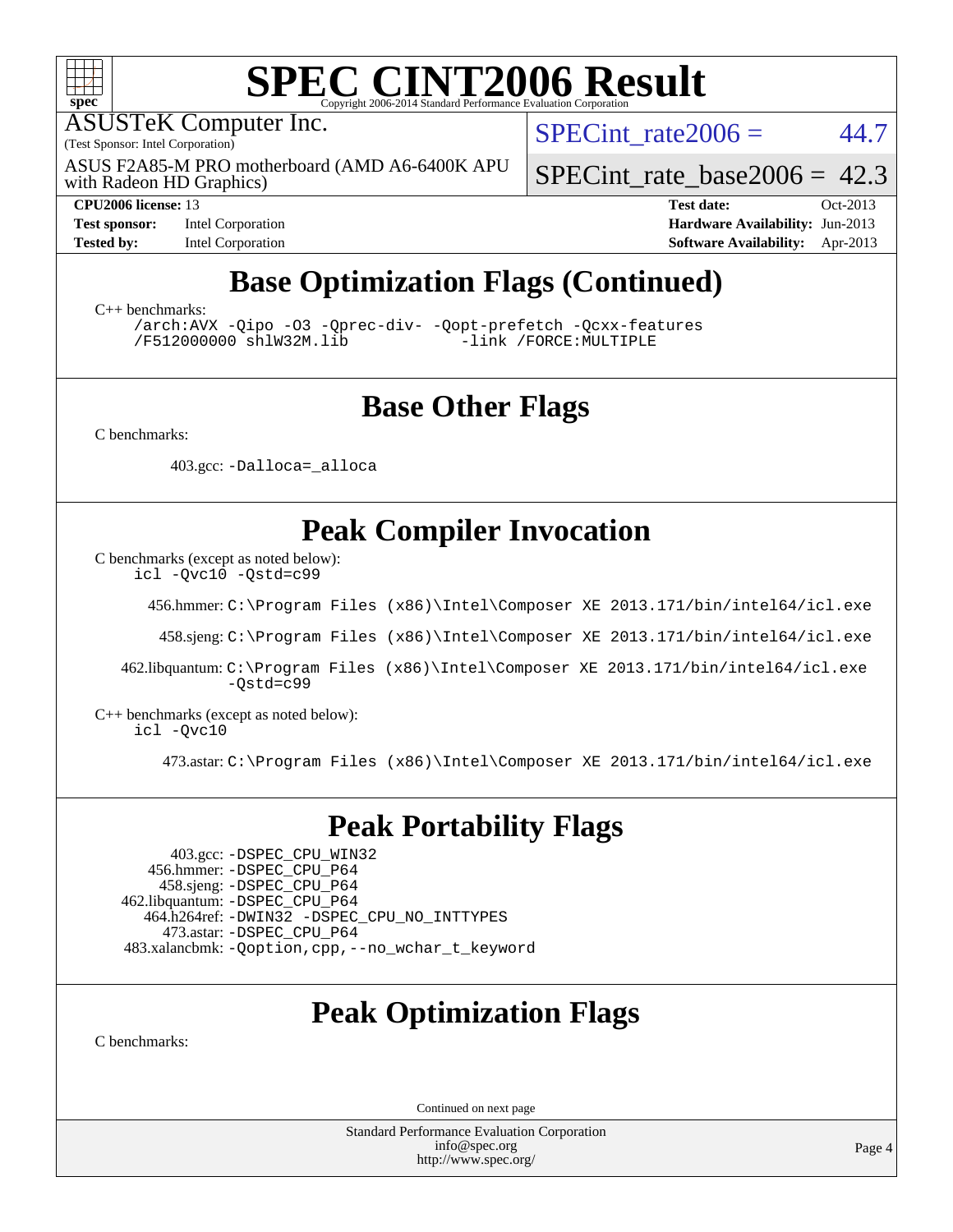

#### **[SPEC CINT2006 Result](http://www.spec.org/auto/cpu2006/Docs/result-fields.html#SPECCINT2006Result)** Copyright 2006-2014 Standard Performance Evaluation C

ASUSTeK Computer Inc.

(Test Sponsor: Intel Corporation)

with Radeon HD Graphics) ASUS F2A85-M PRO motherboard (AMD A6-6400K APU SPECint rate $2006 = 44.7$ 

[SPECint\\_rate\\_base2006 =](http://www.spec.org/auto/cpu2006/Docs/result-fields.html#SPECintratebase2006) 42.3

| <b>Test sponsor:</b> | <b>Intel Corporation</b> |
|----------------------|--------------------------|
| <b>Tested by:</b>    | Intel Corporation        |

**[CPU2006 license:](http://www.spec.org/auto/cpu2006/Docs/result-fields.html#CPU2006license)** 13 **[Test date:](http://www.spec.org/auto/cpu2006/Docs/result-fields.html#Testdate)** Oct-2013 **[Hardware Availability:](http://www.spec.org/auto/cpu2006/Docs/result-fields.html#HardwareAvailability)** Jun-2013 **[Software Availability:](http://www.spec.org/auto/cpu2006/Docs/result-fields.html#SoftwareAvailability)** Apr-2013

# **[Peak Optimization Flags \(Continued\)](http://www.spec.org/auto/cpu2006/Docs/result-fields.html#PeakOptimizationFlags)**

 400.perlbench: [/arch:AVX](http://www.spec.org/cpu2006/results/res2014q3/cpu2006-20140630-30092.flags.html#user_peakPASS2_CFLAGSPASS2_LDFLAGS400_perlbench_f-archAVX_e8ab52e15dc7c67e0682fc680b79ed94)(pass 2) [-Qprof\\_gen](http://www.spec.org/cpu2006/results/res2014q3/cpu2006-20140630-30092.flags.html#user_peakPASS1_CFLAGSPASS1_LDFLAGS400_perlbench_Qprof_gen)(pass 1) [-Qprof\\_use](http://www.spec.org/cpu2006/results/res2014q3/cpu2006-20140630-30092.flags.html#user_peakPASS2_CFLAGSPASS2_LDFLAGS400_perlbench_Qprof_use)(pass 2) [-Qipo](http://www.spec.org/cpu2006/results/res2014q3/cpu2006-20140630-30092.flags.html#user_peakOPTIMIZE400_perlbench_f-Qipo) [-O3](http://www.spec.org/cpu2006/results/res2014q3/cpu2006-20140630-30092.flags.html#user_peakOPTIMIZE400_perlbench_f-O3) [-Qprec-div-](http://www.spec.org/cpu2006/results/res2014q3/cpu2006-20140630-30092.flags.html#user_peakOPTIMIZE400_perlbench_f-Qprec-div-) [-Qansi-alias](http://www.spec.org/cpu2006/results/res2014q3/cpu2006-20140630-30092.flags.html#user_peakOPTIMIZE400_perlbench_f-Qansi-alias) [-Qopt-prefetch](http://www.spec.org/cpu2006/results/res2014q3/cpu2006-20140630-30092.flags.html#user_peakOPTIMIZE400_perlbench_f-Qprefetch_37c211608666b9dff9380561f602f0a8) [/F512000000](http://www.spec.org/cpu2006/results/res2014q3/cpu2006-20140630-30092.flags.html#user_peakEXTRA_LDFLAGS400_perlbench_set_stack_space_98438a10eb60aa5f35f4c79d9b9b27b1) [shlW32M.lib](http://www.spec.org/cpu2006/results/res2014q3/cpu2006-20140630-30092.flags.html#user_peakEXTRA_LIBS400_perlbench_SmartHeap32_d106338dfda1a055705c9b519e07f096) 401.bzip2: [/arch:AVX](http://www.spec.org/cpu2006/results/res2014q3/cpu2006-20140630-30092.flags.html#user_peakPASS2_CFLAGSPASS2_LDFLAGS401_bzip2_f-archAVX_e8ab52e15dc7c67e0682fc680b79ed94)(pass 2) [-Qprof\\_gen](http://www.spec.org/cpu2006/results/res2014q3/cpu2006-20140630-30092.flags.html#user_peakPASS1_CFLAGSPASS1_LDFLAGS401_bzip2_Qprof_gen)(pass 1) [-Qprof\\_use](http://www.spec.org/cpu2006/results/res2014q3/cpu2006-20140630-30092.flags.html#user_peakPASS2_CFLAGSPASS2_LDFLAGS401_bzip2_Qprof_use)(pass 2) [-Qipo](http://www.spec.org/cpu2006/results/res2014q3/cpu2006-20140630-30092.flags.html#user_peakOPTIMIZE401_bzip2_f-Qipo) [-O3](http://www.spec.org/cpu2006/results/res2014q3/cpu2006-20140630-30092.flags.html#user_peakOPTIMIZE401_bzip2_f-O3) [-Qprec-div-](http://www.spec.org/cpu2006/results/res2014q3/cpu2006-20140630-30092.flags.html#user_peakOPTIMIZE401_bzip2_f-Qprec-div-) [-Qopt-prefetch](http://www.spec.org/cpu2006/results/res2014q3/cpu2006-20140630-30092.flags.html#user_peakOPTIMIZE401_bzip2_f-Qprefetch_37c211608666b9dff9380561f602f0a8) [-Qansi-alias](http://www.spec.org/cpu2006/results/res2014q3/cpu2006-20140630-30092.flags.html#user_peakOPTIMIZE401_bzip2_f-Qansi-alias) [/F512000000](http://www.spec.org/cpu2006/results/res2014q3/cpu2006-20140630-30092.flags.html#user_peakEXTRA_LDFLAGS401_bzip2_set_stack_space_98438a10eb60aa5f35f4c79d9b9b27b1) 403.gcc: [/arch:AVX](http://www.spec.org/cpu2006/results/res2014q3/cpu2006-20140630-30092.flags.html#user_peakPASS2_CFLAGSPASS2_LDFLAGS403_gcc_f-archAVX_e8ab52e15dc7c67e0682fc680b79ed94)(pass 2) [-Qprof\\_gen](http://www.spec.org/cpu2006/results/res2014q3/cpu2006-20140630-30092.flags.html#user_peakPASS1_CFLAGSPASS1_LDFLAGS403_gcc_Qprof_gen)(pass 1) [-Qprof\\_use](http://www.spec.org/cpu2006/results/res2014q3/cpu2006-20140630-30092.flags.html#user_peakPASS2_CFLAGSPASS2_LDFLAGS403_gcc_Qprof_use)(pass 2) [-Qipo](http://www.spec.org/cpu2006/results/res2014q3/cpu2006-20140630-30092.flags.html#user_peakOPTIMIZE403_gcc_f-Qipo) [-O3](http://www.spec.org/cpu2006/results/res2014q3/cpu2006-20140630-30092.flags.html#user_peakOPTIMIZE403_gcc_f-O3) [-Qprec-div-](http://www.spec.org/cpu2006/results/res2014q3/cpu2006-20140630-30092.flags.html#user_peakOPTIMIZE403_gcc_f-Qprec-div-) [-Qopt-prefetch](http://www.spec.org/cpu2006/results/res2014q3/cpu2006-20140630-30092.flags.html#user_peakOPTIMIZE403_gcc_f-Qprefetch_37c211608666b9dff9380561f602f0a8) [/F512000000](http://www.spec.org/cpu2006/results/res2014q3/cpu2006-20140630-30092.flags.html#user_peakEXTRA_LDFLAGS403_gcc_set_stack_space_98438a10eb60aa5f35f4c79d9b9b27b1)  $429$ .mcf: basepeak = yes 445.gobmk: [/arch:AVX](http://www.spec.org/cpu2006/results/res2014q3/cpu2006-20140630-30092.flags.html#user_peakPASS2_CFLAGSPASS2_LDFLAGS445_gobmk_f-archAVX_e8ab52e15dc7c67e0682fc680b79ed94)(pass 2) [-Qprof\\_gen](http://www.spec.org/cpu2006/results/res2014q3/cpu2006-20140630-30092.flags.html#user_peakPASS1_CFLAGSPASS1_LDFLAGS445_gobmk_Qprof_gen)(pass 1) [-Qprof\\_use](http://www.spec.org/cpu2006/results/res2014q3/cpu2006-20140630-30092.flags.html#user_peakPASS2_CFLAGSPASS2_LDFLAGS445_gobmk_Qprof_use)(pass 2) [-Qipo](http://www.spec.org/cpu2006/results/res2014q3/cpu2006-20140630-30092.flags.html#user_peakOPTIMIZE445_gobmk_f-Qipo) [-O2](http://www.spec.org/cpu2006/results/res2014q3/cpu2006-20140630-30092.flags.html#user_peakOPTIMIZE445_gobmk_f-O2) [-Qprec-div-](http://www.spec.org/cpu2006/results/res2014q3/cpu2006-20140630-30092.flags.html#user_peakOPTIMIZE445_gobmk_f-Qprec-div-) [-Qansi-alias](http://www.spec.org/cpu2006/results/res2014q3/cpu2006-20140630-30092.flags.html#user_peakOPTIMIZE445_gobmk_f-Qansi-alias) [/F512000000](http://www.spec.org/cpu2006/results/res2014q3/cpu2006-20140630-30092.flags.html#user_peakEXTRA_LDFLAGS445_gobmk_set_stack_space_98438a10eb60aa5f35f4c79d9b9b27b1) 456.hmmer: [-Qauto-ilp32](http://www.spec.org/cpu2006/results/res2014q3/cpu2006-20140630-30092.flags.html#user_peakCCLD456_hmmer_f-Qauto-ilp32) [/arch:AVX](http://www.spec.org/cpu2006/results/res2014q3/cpu2006-20140630-30092.flags.html#user_peakPASS2_CFLAGSPASS2_LDFLAGS456_hmmer_f-archAVX_e8ab52e15dc7c67e0682fc680b79ed94)(pass 2) [-Qprof\\_gen](http://www.spec.org/cpu2006/results/res2014q3/cpu2006-20140630-30092.flags.html#user_peakPASS1_CFLAGSPASS1_LDFLAGS456_hmmer_Qprof_gen)(pass 1) [-Qprof\\_use](http://www.spec.org/cpu2006/results/res2014q3/cpu2006-20140630-30092.flags.html#user_peakPASS2_CFLAGSPASS2_LDFLAGS456_hmmer_Qprof_use)(pass 2) [-Qipo](http://www.spec.org/cpu2006/results/res2014q3/cpu2006-20140630-30092.flags.html#user_peakOPTIMIZE456_hmmer_f-Qipo) [-O3](http://www.spec.org/cpu2006/results/res2014q3/cpu2006-20140630-30092.flags.html#user_peakOPTIMIZE456_hmmer_f-O3) [-Qprec-div-](http://www.spec.org/cpu2006/results/res2014q3/cpu2006-20140630-30092.flags.html#user_peakOPTIMIZE456_hmmer_f-Qprec-div-) [-Qopt-prefetch](http://www.spec.org/cpu2006/results/res2014q3/cpu2006-20140630-30092.flags.html#user_peakOPTIMIZE456_hmmer_f-Qprefetch_37c211608666b9dff9380561f602f0a8) [/F512000000](http://www.spec.org/cpu2006/results/res2014q3/cpu2006-20140630-30092.flags.html#user_peakEXTRA_LDFLAGS456_hmmer_set_stack_space_98438a10eb60aa5f35f4c79d9b9b27b1) 458.sjeng: [-Qauto-ilp32](http://www.spec.org/cpu2006/results/res2014q3/cpu2006-20140630-30092.flags.html#user_peakCCLD458_sjeng_f-Qauto-ilp32) [/arch:AVX](http://www.spec.org/cpu2006/results/res2014q3/cpu2006-20140630-30092.flags.html#user_peakPASS2_CFLAGSPASS2_LDFLAGS458_sjeng_f-archAVX_e8ab52e15dc7c67e0682fc680b79ed94)(pass 2) [-Qprof\\_gen](http://www.spec.org/cpu2006/results/res2014q3/cpu2006-20140630-30092.flags.html#user_peakPASS1_CFLAGSPASS1_LDFLAGS458_sjeng_Qprof_gen)(pass 1) [-Qprof\\_use](http://www.spec.org/cpu2006/results/res2014q3/cpu2006-20140630-30092.flags.html#user_peakPASS2_CFLAGSPASS2_LDFLAGS458_sjeng_Qprof_use)(pass 2) [-Qipo](http://www.spec.org/cpu2006/results/res2014q3/cpu2006-20140630-30092.flags.html#user_peakOPTIMIZE458_sjeng_f-Qipo) [-O3](http://www.spec.org/cpu2006/results/res2014q3/cpu2006-20140630-30092.flags.html#user_peakOPTIMIZE458_sjeng_f-O3) [-Qprec-div-](http://www.spec.org/cpu2006/results/res2014q3/cpu2006-20140630-30092.flags.html#user_peakOPTIMIZE458_sjeng_f-Qprec-div-) [-Qunroll4](http://www.spec.org/cpu2006/results/res2014q3/cpu2006-20140630-30092.flags.html#user_peakOPTIMIZE458_sjeng_f-Qunroll_013b1c0ea3aa84ef2c65e488bcc3d968) [/F512000000](http://www.spec.org/cpu2006/results/res2014q3/cpu2006-20140630-30092.flags.html#user_peakEXTRA_LDFLAGS458_sjeng_set_stack_space_98438a10eb60aa5f35f4c79d9b9b27b1) 462.libquantum: [-Qauto-ilp32](http://www.spec.org/cpu2006/results/res2014q3/cpu2006-20140630-30092.flags.html#user_peakCCLD462_libquantum_f-Qauto-ilp32) [/arch:AVX](http://www.spec.org/cpu2006/results/res2014q3/cpu2006-20140630-30092.flags.html#user_peakOPTIMIZE462_libquantum_f-archAVX_e8ab52e15dc7c67e0682fc680b79ed94) [-Qipo](http://www.spec.org/cpu2006/results/res2014q3/cpu2006-20140630-30092.flags.html#user_peakOPTIMIZE462_libquantum_f-Qipo) [-O3](http://www.spec.org/cpu2006/results/res2014q3/cpu2006-20140630-30092.flags.html#user_peakOPTIMIZE462_libquantum_f-O3) [-Qprec-div-](http://www.spec.org/cpu2006/results/res2014q3/cpu2006-20140630-30092.flags.html#user_peakOPTIMIZE462_libquantum_f-Qprec-div-) [-Qopt-prefetch](http://www.spec.org/cpu2006/results/res2014q3/cpu2006-20140630-30092.flags.html#user_peakOPTIMIZE462_libquantum_f-Qprefetch_37c211608666b9dff9380561f602f0a8) [/F512000000](http://www.spec.org/cpu2006/results/res2014q3/cpu2006-20140630-30092.flags.html#user_peakEXTRA_LDFLAGS462_libquantum_set_stack_space_98438a10eb60aa5f35f4c79d9b9b27b1) 464.h264ref: [/arch:AVX](http://www.spec.org/cpu2006/results/res2014q3/cpu2006-20140630-30092.flags.html#user_peakPASS2_CFLAGSPASS2_LDFLAGS464_h264ref_f-archAVX_e8ab52e15dc7c67e0682fc680b79ed94)(pass 2) [-Qprof\\_gen](http://www.spec.org/cpu2006/results/res2014q3/cpu2006-20140630-30092.flags.html#user_peakPASS1_CFLAGSPASS1_LDFLAGS464_h264ref_Qprof_gen)(pass 1) [-Qprof\\_use](http://www.spec.org/cpu2006/results/res2014q3/cpu2006-20140630-30092.flags.html#user_peakPASS2_CFLAGSPASS2_LDFLAGS464_h264ref_Qprof_use)(pass 2) [-Qipo](http://www.spec.org/cpu2006/results/res2014q3/cpu2006-20140630-30092.flags.html#user_peakOPTIMIZE464_h264ref_f-Qipo) [-O3](http://www.spec.org/cpu2006/results/res2014q3/cpu2006-20140630-30092.flags.html#user_peakOPTIMIZE464_h264ref_f-O3) [-Qprec-div-](http://www.spec.org/cpu2006/results/res2014q3/cpu2006-20140630-30092.flags.html#user_peakOPTIMIZE464_h264ref_f-Qprec-div-) [-Qunroll2](http://www.spec.org/cpu2006/results/res2014q3/cpu2006-20140630-30092.flags.html#user_peakOPTIMIZE464_h264ref_f-Qunroll_1d9456aa650e77fc2a0cf43cef3fa08c) [-Qansi-alias](http://www.spec.org/cpu2006/results/res2014q3/cpu2006-20140630-30092.flags.html#user_peakOPTIMIZE464_h264ref_f-Qansi-alias) [/F512000000](http://www.spec.org/cpu2006/results/res2014q3/cpu2006-20140630-30092.flags.html#user_peakEXTRA_LDFLAGS464_h264ref_set_stack_space_98438a10eb60aa5f35f4c79d9b9b27b1) [C++ benchmarks:](http://www.spec.org/auto/cpu2006/Docs/result-fields.html#CXXbenchmarks) 471.omnetpp: [/arch:AVX](http://www.spec.org/cpu2006/results/res2014q3/cpu2006-20140630-30092.flags.html#user_peakPASS2_CXXFLAGSPASS2_LDFLAGS471_omnetpp_f-archAVX_e8ab52e15dc7c67e0682fc680b79ed94)(pass 2) [-Qprof\\_gen](http://www.spec.org/cpu2006/results/res2014q3/cpu2006-20140630-30092.flags.html#user_peakPASS1_CXXFLAGSPASS1_LDFLAGS471_omnetpp_Qprof_gen)(pass 1) [-Qprof\\_use](http://www.spec.org/cpu2006/results/res2014q3/cpu2006-20140630-30092.flags.html#user_peakPASS2_CXXFLAGSPASS2_LDFLAGS471_omnetpp_Qprof_use)(pass 2) [-Qipo](http://www.spec.org/cpu2006/results/res2014q3/cpu2006-20140630-30092.flags.html#user_peakOPTIMIZE471_omnetpp_f-Qipo) [-O3](http://www.spec.org/cpu2006/results/res2014q3/cpu2006-20140630-30092.flags.html#user_peakOPTIMIZE471_omnetpp_f-O3) [-Qprec-div-](http://www.spec.org/cpu2006/results/res2014q3/cpu2006-20140630-30092.flags.html#user_peakOPTIMIZE471_omnetpp_f-Qprec-div-) [-Qansi-alias](http://www.spec.org/cpu2006/results/res2014q3/cpu2006-20140630-30092.flags.html#user_peakOPTIMIZE471_omnetpp_f-Qansi-alias) [-Qopt-ra-region-strategy=block](http://www.spec.org/cpu2006/results/res2014q3/cpu2006-20140630-30092.flags.html#user_peakOPTIMIZE471_omnetpp_f-Qopt-ra-region-strategy_d2240e80a5d9053a1fd400255dbf4159) [/F512000000](http://www.spec.org/cpu2006/results/res2014q3/cpu2006-20140630-30092.flags.html#user_peakEXTRA_LDFLAGS471_omnetpp_set_stack_space_98438a10eb60aa5f35f4c79d9b9b27b1) [shlW32M.lib](http://www.spec.org/cpu2006/results/res2014q3/cpu2006-20140630-30092.flags.html#user_peakEXTRA_LIBS471_omnetpp_SmartHeap32_d106338dfda1a055705c9b519e07f096)  [-link /FORCE:MULTIPLE](http://www.spec.org/cpu2006/results/res2014q3/cpu2006-20140630-30092.flags.html#user_peakLDOUT471_omnetpp_link_force_multiple2_070fe330869edf77077b841074b8b0b6) 473.astar: [-Qauto-ilp32](http://www.spec.org/cpu2006/results/res2014q3/cpu2006-20140630-30092.flags.html#user_peakCXXLD473_astar_f-Qauto-ilp32) [/arch:AVX](http://www.spec.org/cpu2006/results/res2014q3/cpu2006-20140630-30092.flags.html#user_peakOPTIMIZE473_astar_f-archAVX_e8ab52e15dc7c67e0682fc680b79ed94) [-Qipo](http://www.spec.org/cpu2006/results/res2014q3/cpu2006-20140630-30092.flags.html#user_peakOPTIMIZE473_astar_f-Qipo) [-O3](http://www.spec.org/cpu2006/results/res2014q3/cpu2006-20140630-30092.flags.html#user_peakOPTIMIZE473_astar_f-O3) [-Qprec-div-](http://www.spec.org/cpu2006/results/res2014q3/cpu2006-20140630-30092.flags.html#user_peakOPTIMIZE473_astar_f-Qprec-div-)

[-Qopt-prefetch](http://www.spec.org/cpu2006/results/res2014q3/cpu2006-20140630-30092.flags.html#user_peakOPTIMIZE473_astar_f-Qprefetch_37c211608666b9dff9380561f602f0a8) [/F512000000](http://www.spec.org/cpu2006/results/res2014q3/cpu2006-20140630-30092.flags.html#user_peakEXTRA_LDFLAGS473_astar_set_stack_space_98438a10eb60aa5f35f4c79d9b9b27b1) [shlW64M.lib](http://www.spec.org/cpu2006/results/res2014q3/cpu2006-20140630-30092.flags.html#user_peakEXTRA_LIBS473_astar_SmartHeap64_c4f7f76711bdf8c0633a5c1edf6e5396)  [-link /FORCE:MULTIPLE](http://www.spec.org/cpu2006/results/res2014q3/cpu2006-20140630-30092.flags.html#user_peakLDOUT473_astar_link_force_multiple2_070fe330869edf77077b841074b8b0b6)

 $483.xalanchmk: basepeak = yes$ 

# **[Peak Other Flags](http://www.spec.org/auto/cpu2006/Docs/result-fields.html#PeakOtherFlags)**

[C benchmarks](http://www.spec.org/auto/cpu2006/Docs/result-fields.html#Cbenchmarks):

Continued on next page

Standard Performance Evaluation Corporation [info@spec.org](mailto:info@spec.org) <http://www.spec.org/>